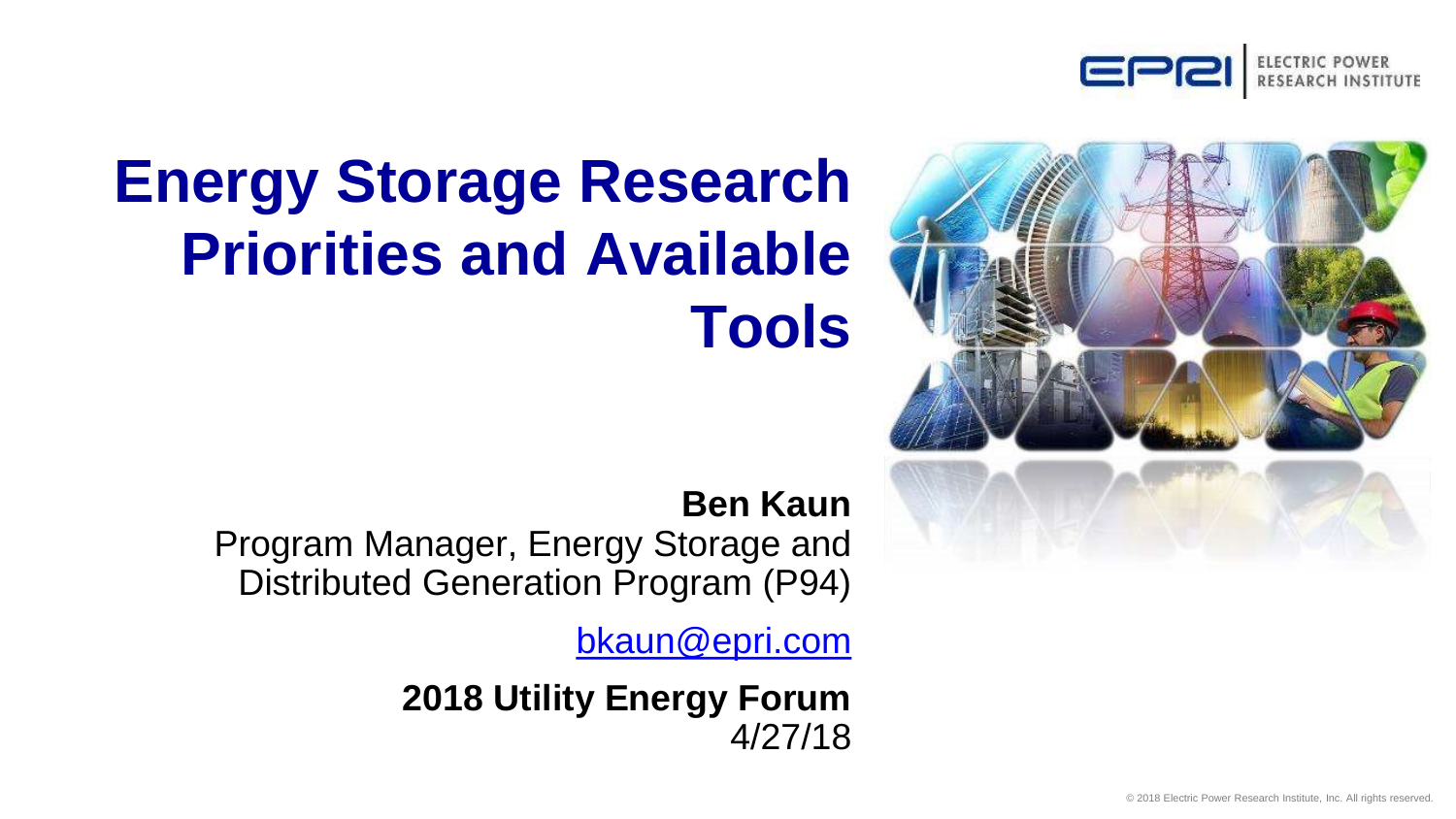# **Agenda**

- **-Industry status, drivers, and needs**
- ▪Continuing challenges and EPRI research priorities
- ▪Publicly-available resources

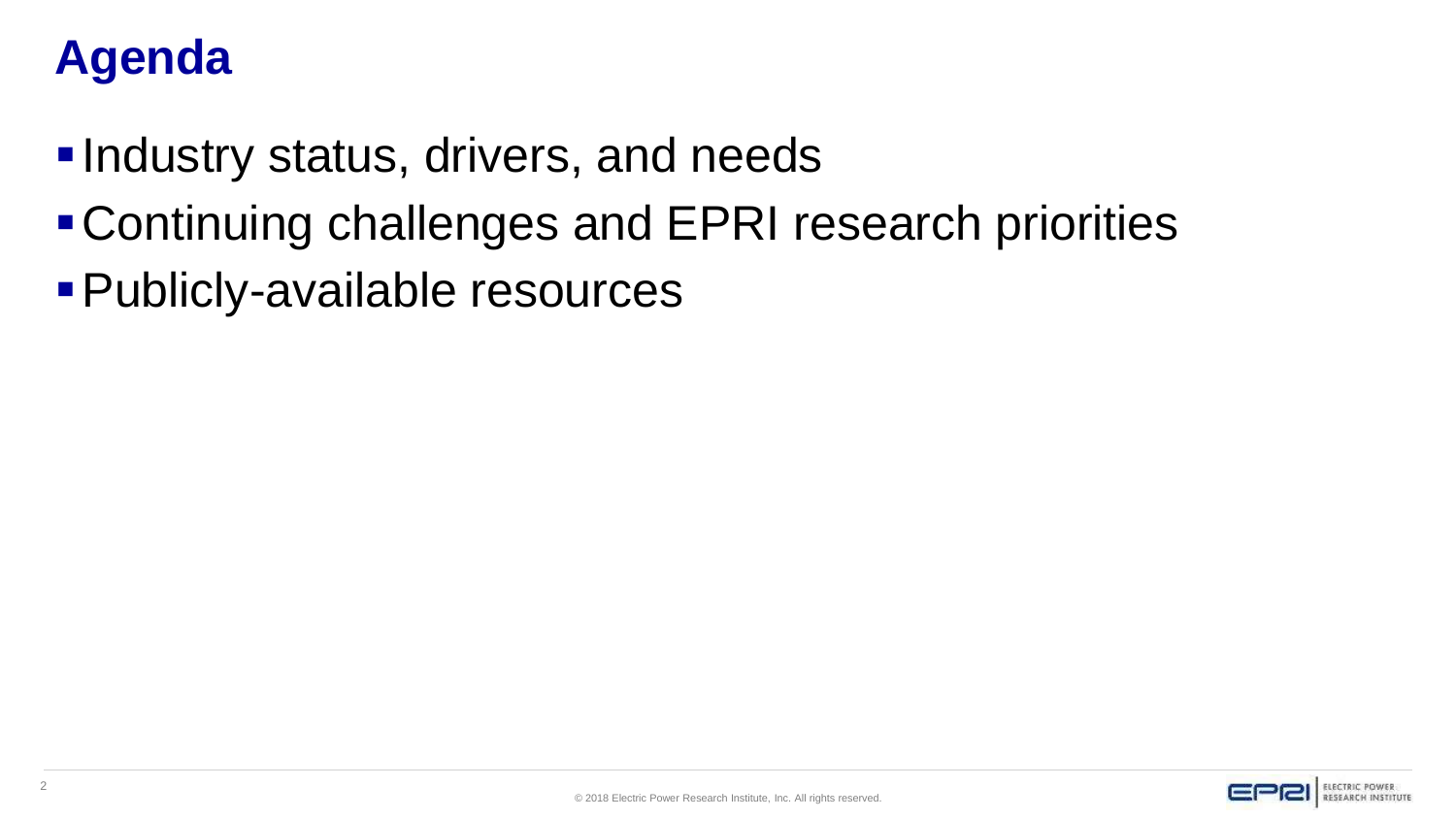# **Catalyst: Lithium-ion Battery Cost and Performance**

- 50-75% cost reduction in 2-3 years
- **Example 1 Nearly all new advanced** storage deployments are storage
- **Driven by massive** investment in R&D and manufacturing for portable electronics / EV's
- Cost reductions continue with scale-up of stationary energy storage products



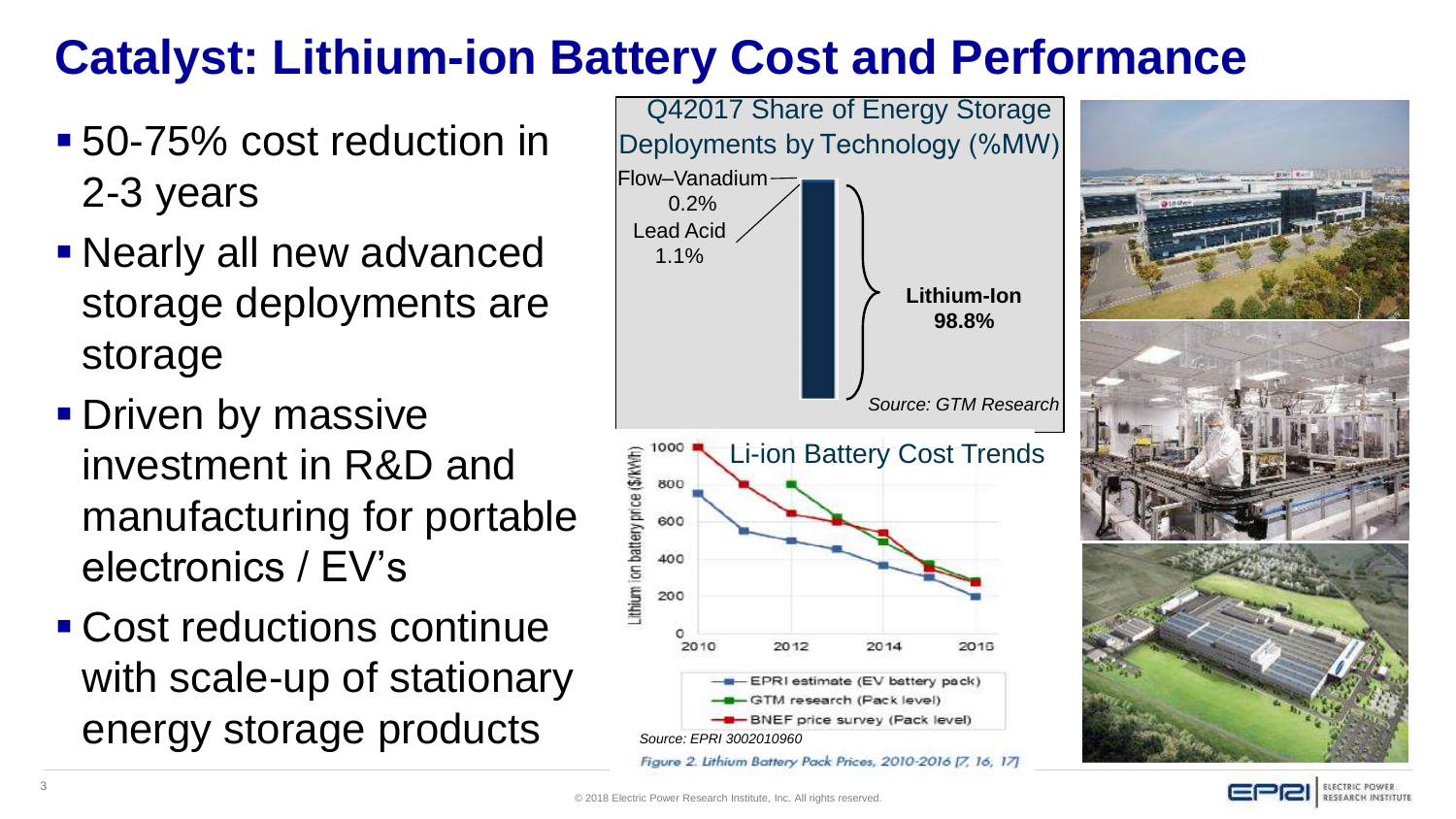# **State policy tailwinds: U.S. state activity focused on storage**

#### **Integrated Resource Plans (IRP)**

**• GTM Research reports that almost 2 GW of storage was modeled in utility's Integrated** Resource Plans during 2017. State-wide and utility focused regulations were passed that required energy storage to be evaluated in the integrated resource planning process.

#### **Storage Procurement Targets**

- New York became the 4<sup>th</sup> state behind California, Massachusetts, and Oregon to engage in setting an energy storage procurement target. New York targets 1500 MW by 2025. Shortly after the target was announced, the NY Governor announced \$260 million in funding for storage deployment research.
- California targets 1.325 GW of grid-scale storage and 500 MW of customer-sited storage.

#### **State Feasibility Studies**

Nevada, Maryland, and North Carolina all initiated studies in 2017 to understand the benefits, feasibility and role energy storage could play in their state.

#### **Incentive Programs**

#### **California**

▪ California's Self-Generation Incentive Program was re-opened in May of 2017. This program allocated \$450 million of funds through the end of 2019 with 75% reserved for energy storage technologies. The SGIP offers a fixed price, long-term contract, similar to a feed-in-tariff, that applies to storage.

#### **Maryland**

▪ Maryland's state legislature passed the nation's first state tax credit for energy storage systems in 2017.

#### **Massachusetts**

Developed the SMART program which provides incentives to solar deployed with storage.

#### **New Jersey**

The Renewable Electric Storage Incentive Program gives incentives to those behind-themeter storage systems that are integrated with class 1 renewable energy projects.

**GTMR: States with Utilities including storage in Resource Planning or Rate Cases**



*Source: Greentechmedia*

**Storage economic and reliability assessments are key to planning and integration of projects**

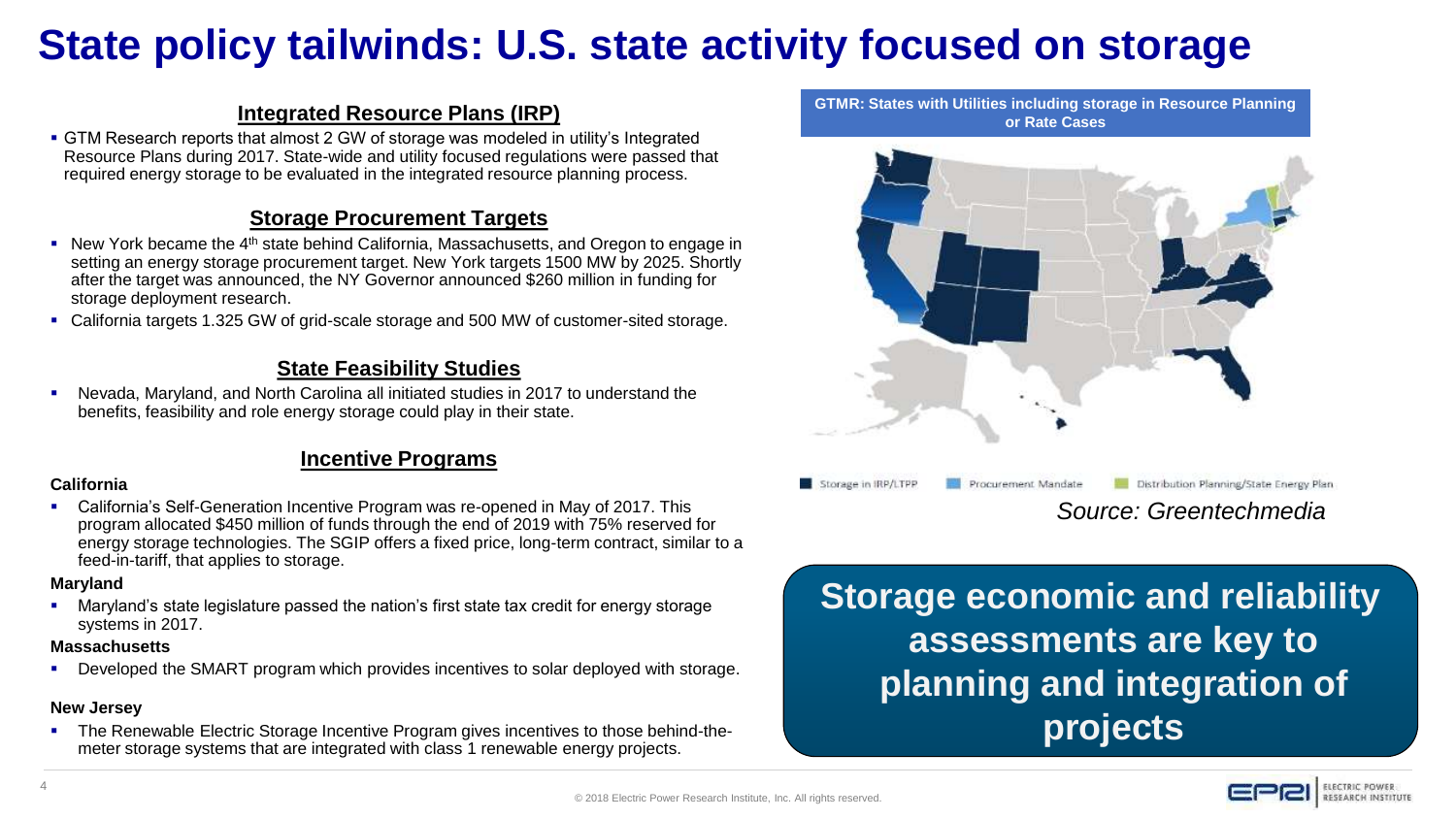# **Trends in Solar + Storage: Delivered energy prices falling**



### **Strong downward trend in levelized cost of energy delivered (LCOE) - but a flawed metric**

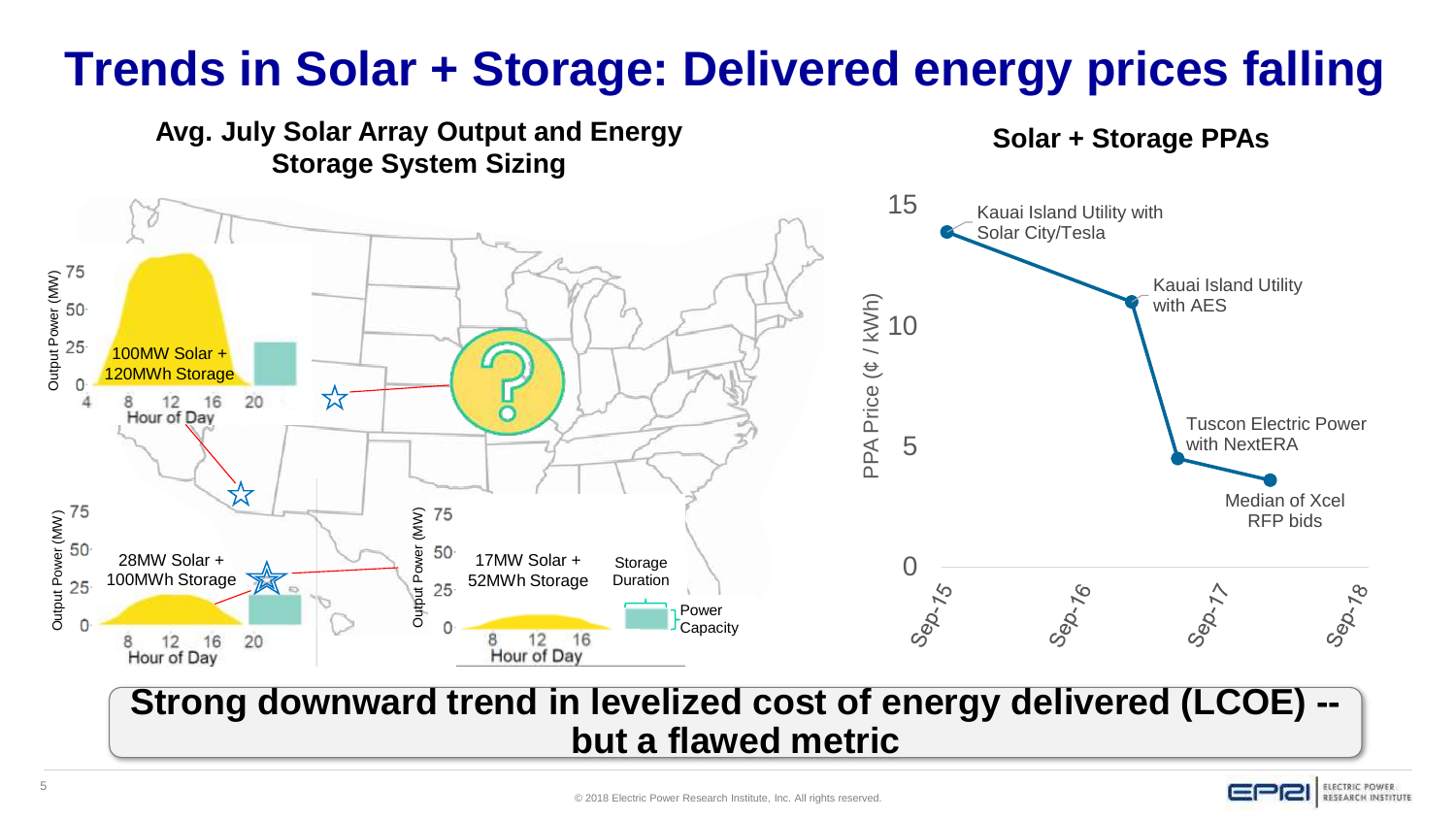# **Customer Storage Market Update and Adoption Drivers**









- **Global Deployment Update Systems in Operation** 
	- Germany: 70k units
	- Japan: 60k units
	- Australia: 24k units

#### **US Total Installed Base**

- Res: 5.2k units, 26MW
- C&I: 1k units, 122MW

- **Economic Transformation** 
	- Incentives: Evolving ITC and SGIP trends
	- Monetization: demand charge reduction and TOU time shift
- Technology & Societal Change
	- System harmonization and interoperability enhancements
	- Reliability: Nor'easter, Florida, Puerto Rico, Texas, Wildfires
	- Democratization of DER: EV, PV, Smart Appliances, etc.

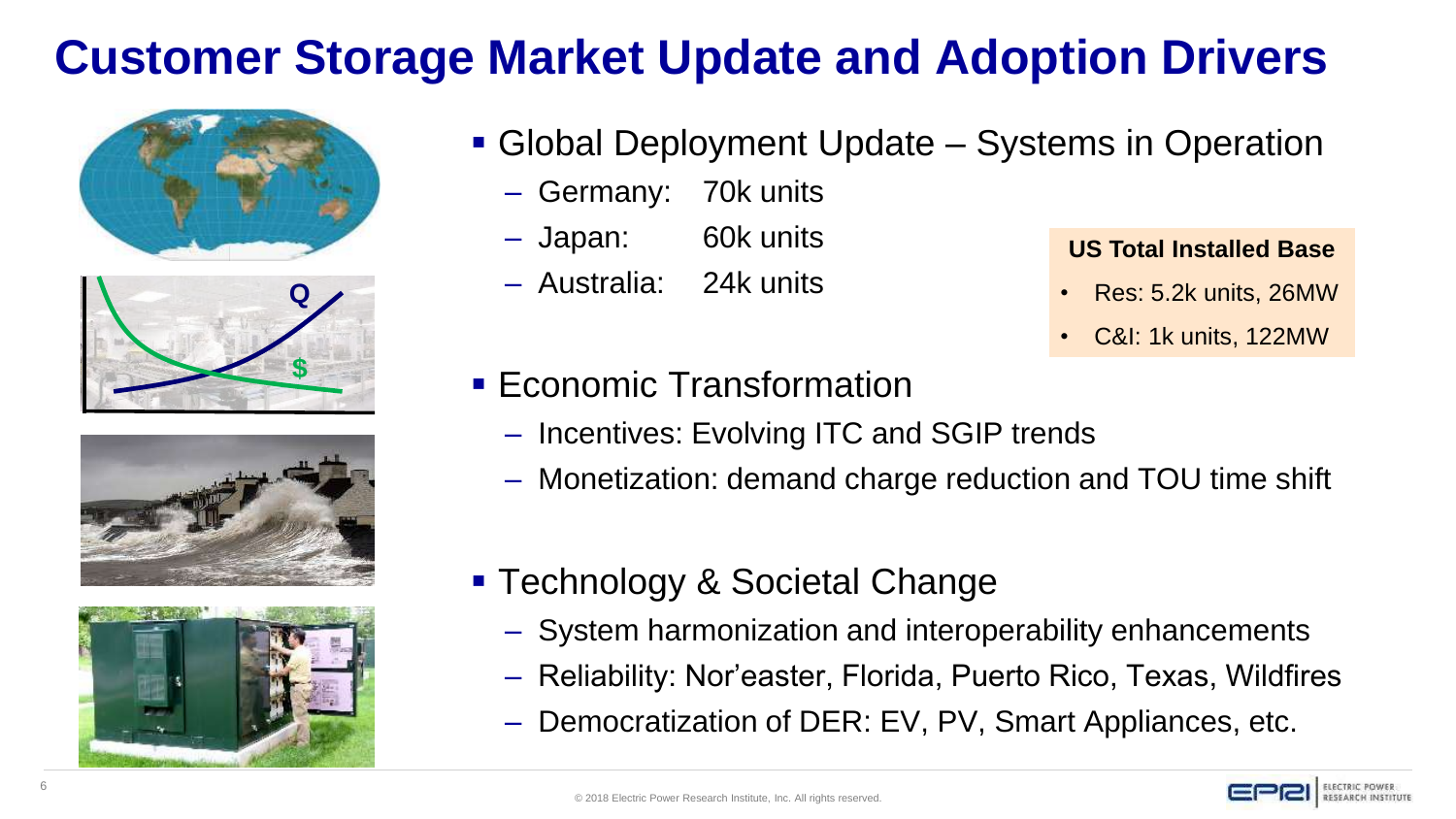# **Major US Federal Storage Regulation**

**FERC Order 841, February 2018**

- Establishes energy storage as a major asset option
	- Allowed to participate in energy, ancillary services, and capacity markets when technically able



- Clarifies technical provisions for energy storage
	- Participate as wholesale buyer and seller
	- Minimum market participation size must be 100 kW or less
	- Ability of storage to set price as both a buyer and seller

**FERC ruling expected to enable much broader storage participation. Numerous technical questions related to market design and software.**

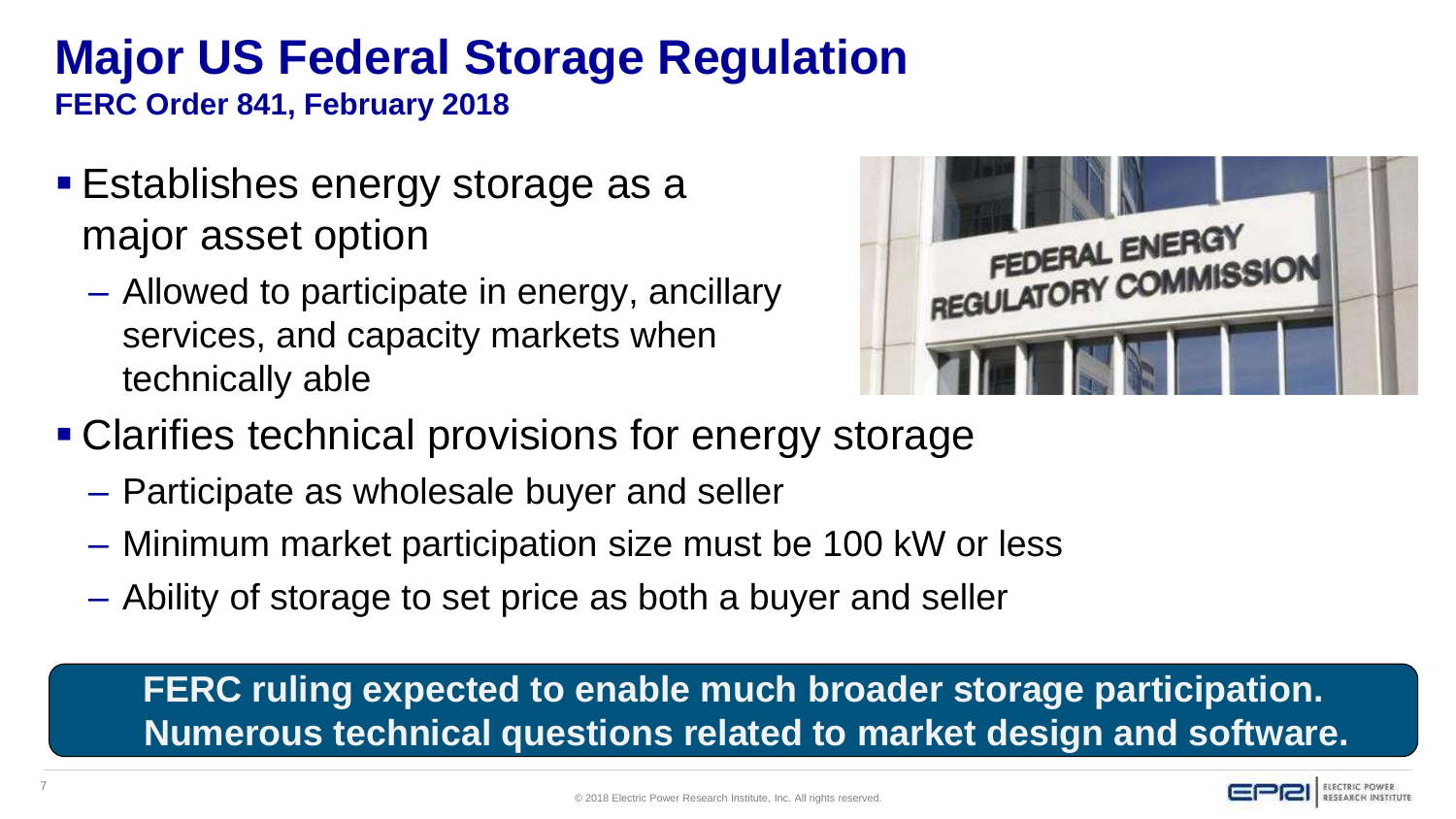# **Tipping point for storage as the preferred peaking asset?**

- Energy storage costs continue to fall
- Operational benefits matter more appropriate to compare "net cost"
- The realizable value of energy storage is expected to increase as need for power system flexibility increases
- **In some cases**, commercial energy storage makes economic sense today and trends are positive for more cases in the future
- Peaker substitution is a large deployment opportunity in the next decade, accelerating the industry scale-up and learning curve

**Key questions: How many "hours" of storage needed? What are the operational benefits of the future?**

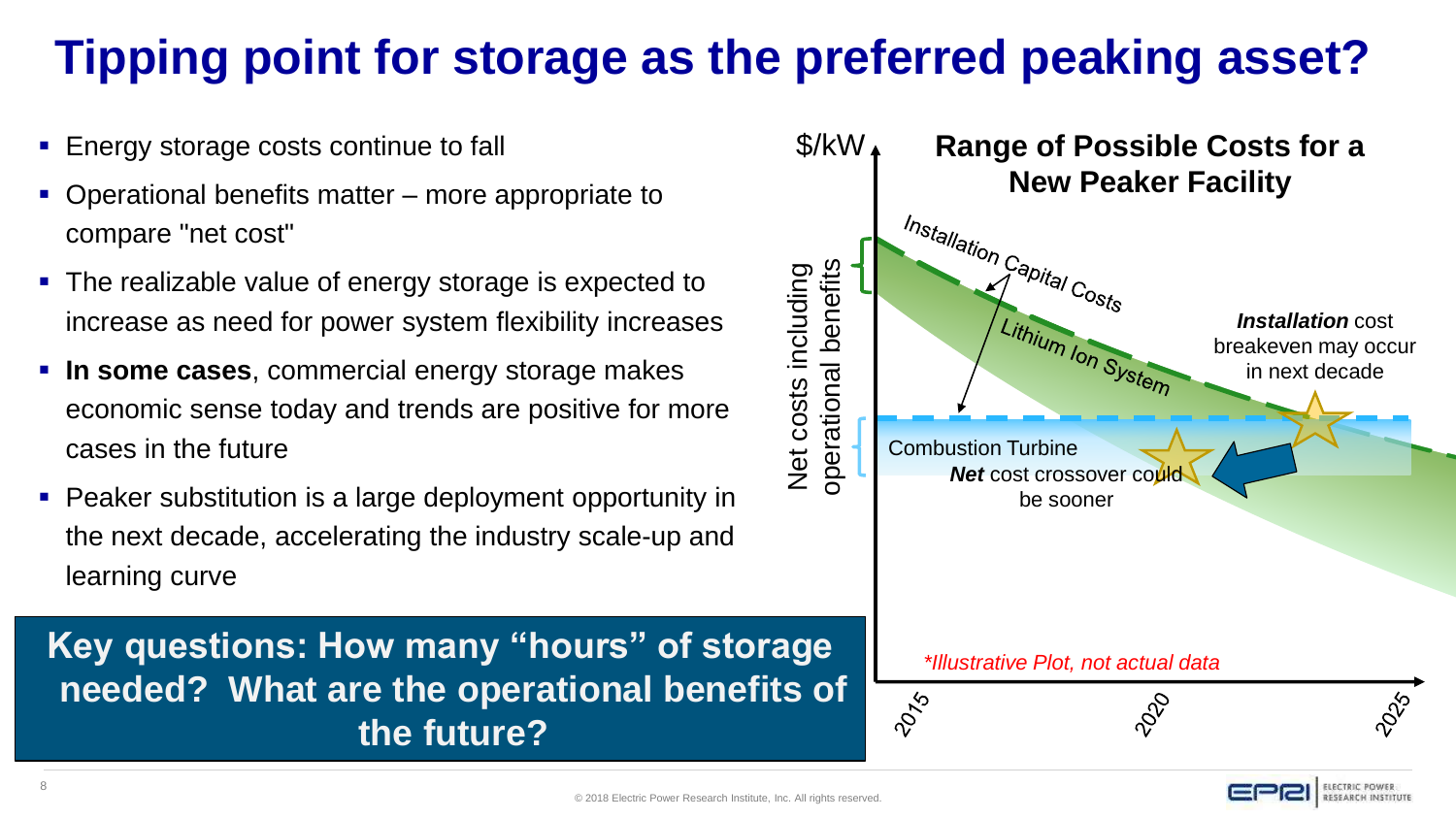# **EPRI Energy Storage Research Program**

Scope and Priorities

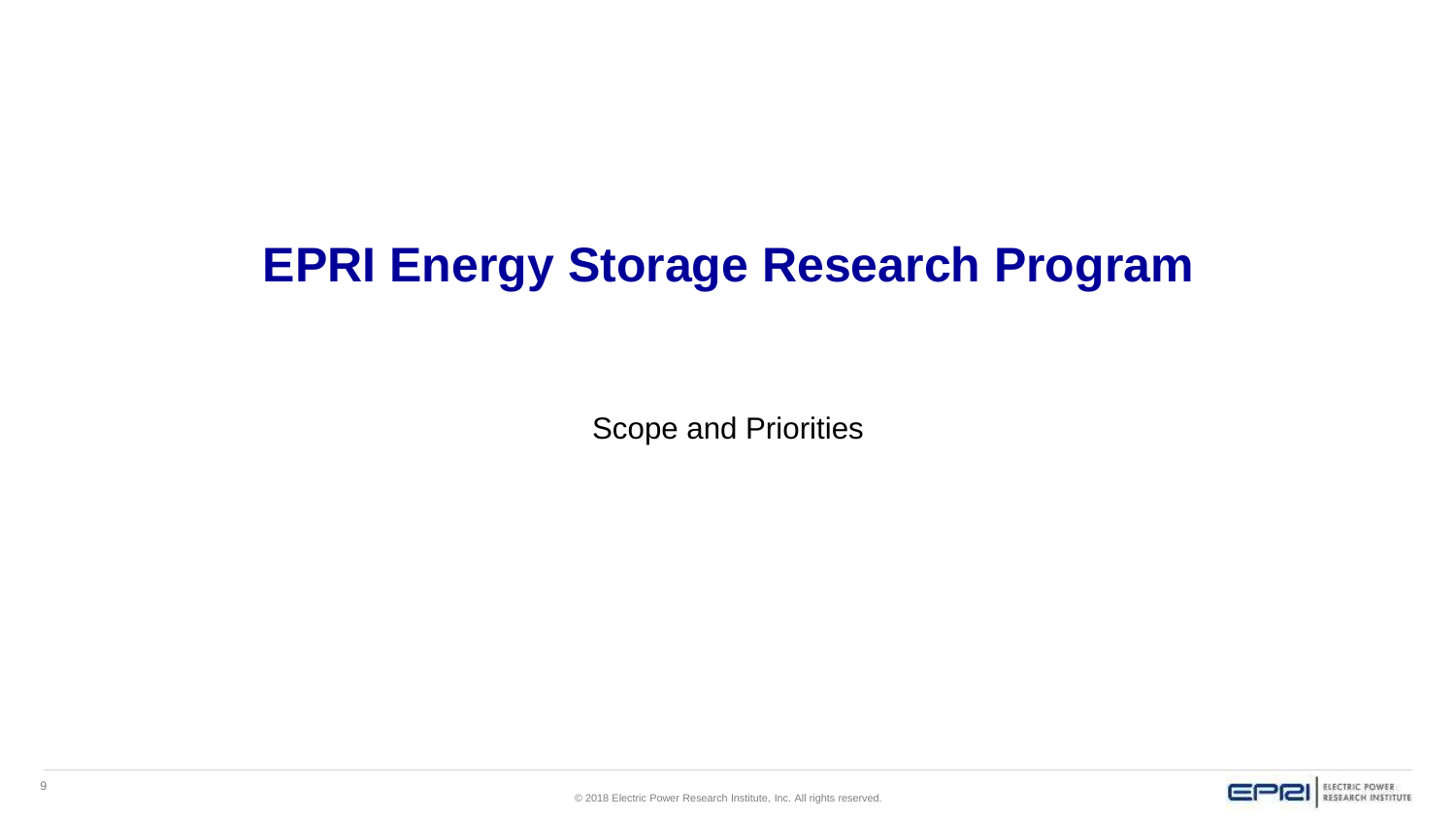# **EPRI Storage Research Program Mission**

Advance integration and use of safe, reliable, cost-effective and environmentally responsible energy storage

- Technology evaluation and guidance
- Analysis methods and tools
- Grid integration and deployment
- Industry engagement to advance common approaches







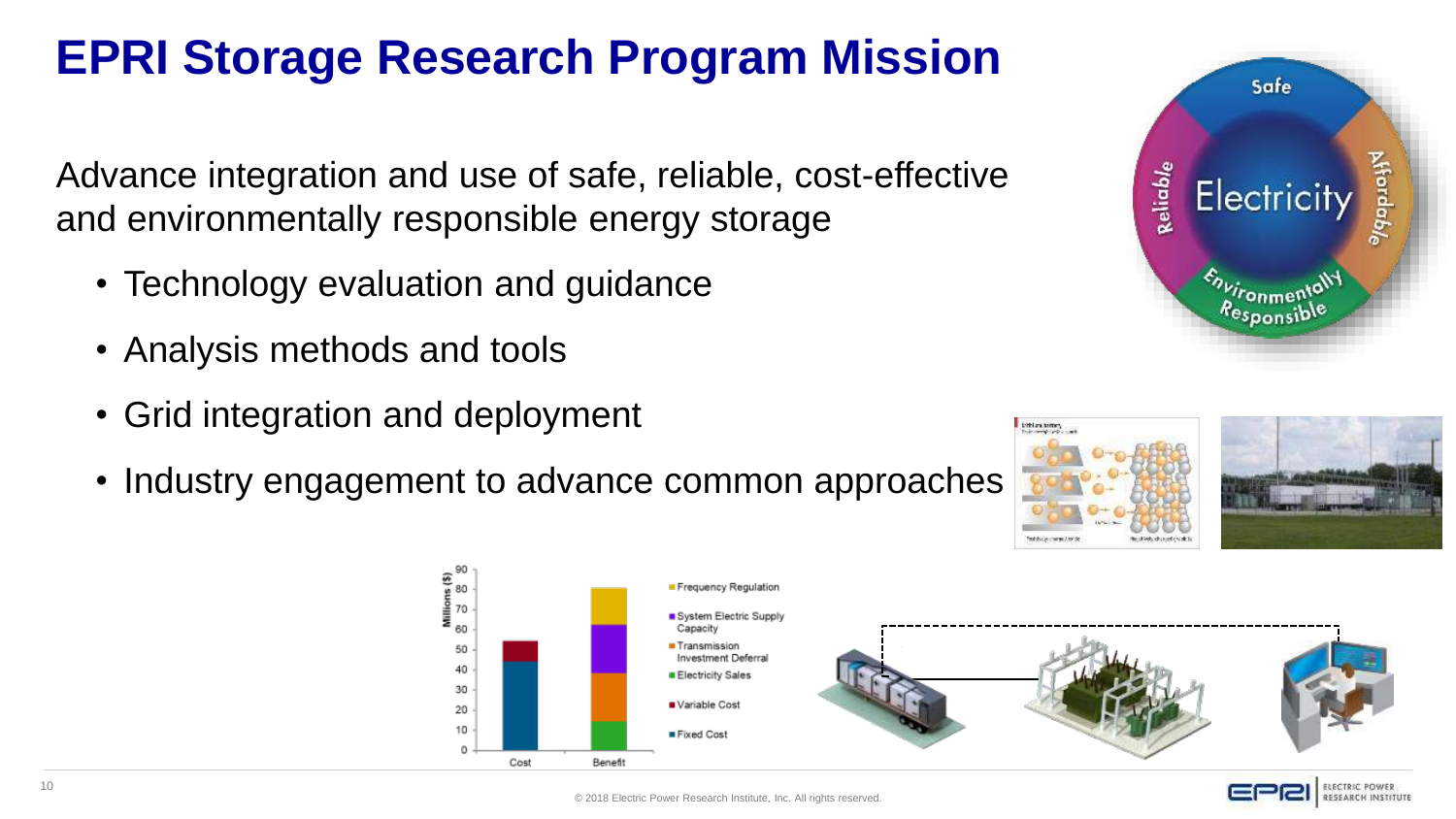# **Featured Challenges and Research Priorities**

Analysis, Reliability, Grid Integration

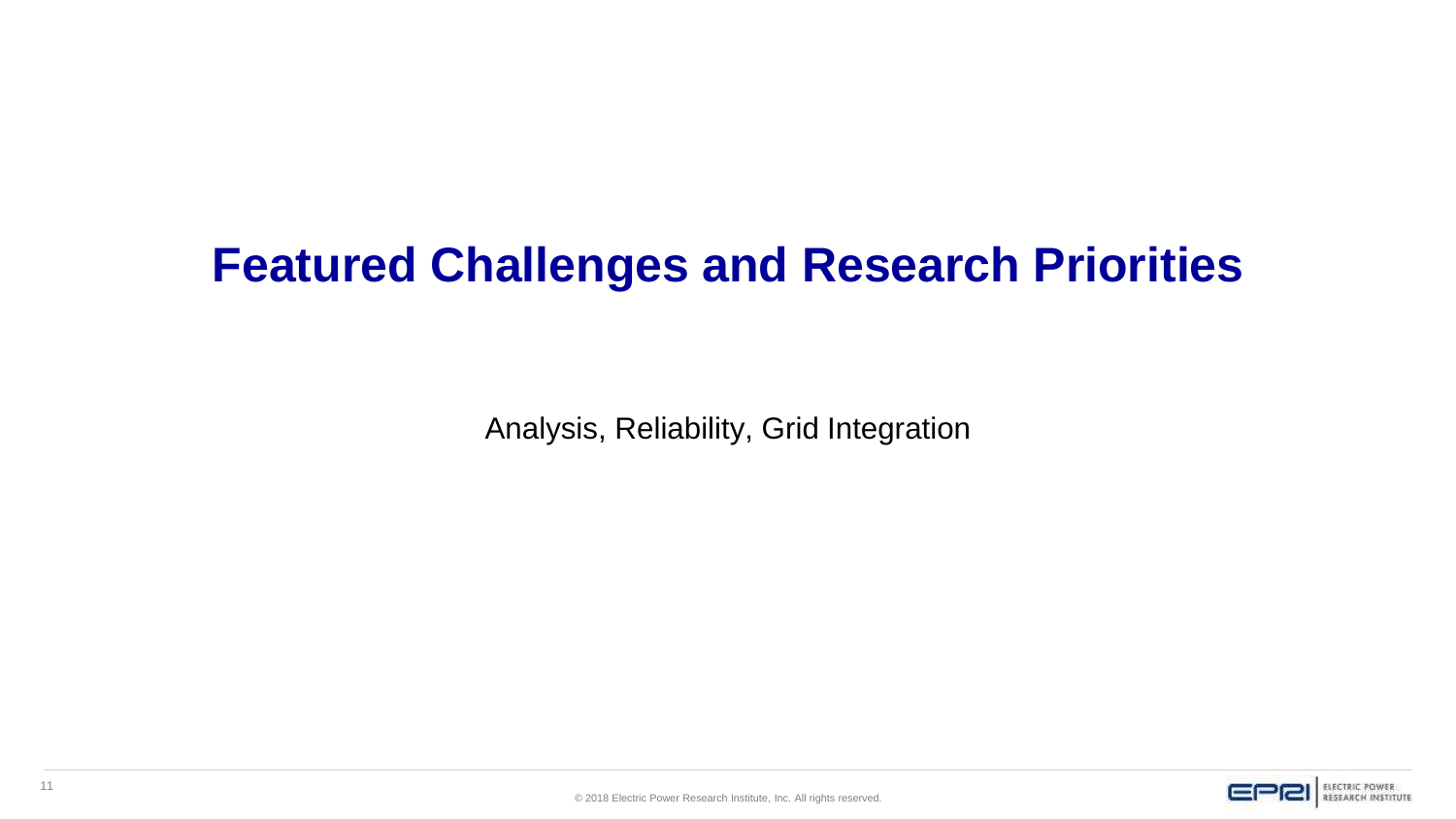# **Challenge #1: Energy Storage Analysis**

- **Unique energy storage attributes** 
	- Flexible and dispatchable
	- Limited energy drives need for timeseries modeling capabilities
- Value stacking is compelling, but still challenging
	- Need to ensure all reliability criteria are considered so tradeoffs are included
	- Existing grid planning / operations tools and processes are historically siloed
	- Rules and regulations are moving technical requirements may change



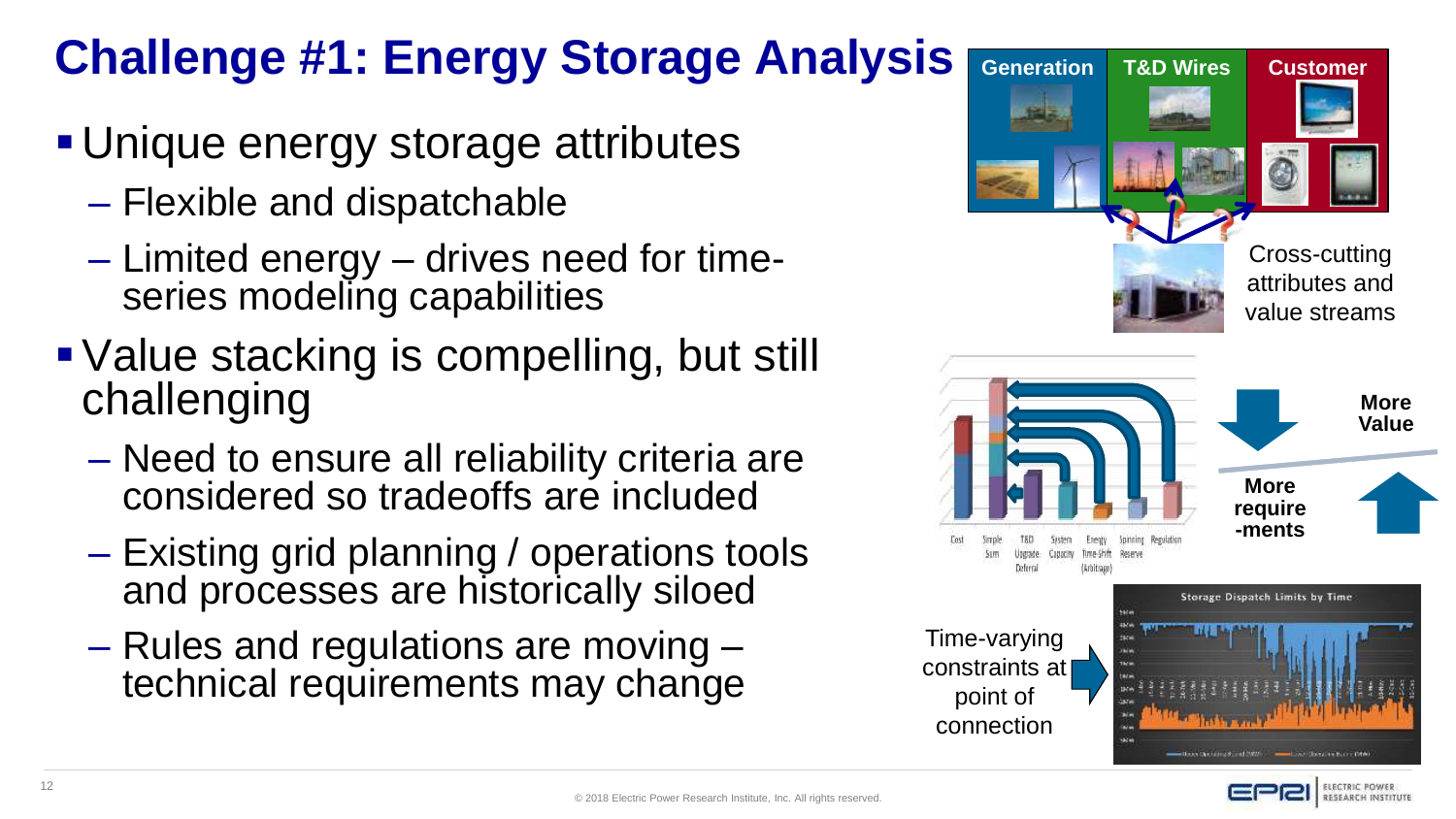# **StorageVET® facilitates more complete storage analysis**

**Storage Value Estimation Tool (StorageVET®) is a free, publicly available, web-hosted energy storage simulation tool evolving through industry** 

#### **engagement**

# **StorageVET Uses:**

- **Explore site-specific project value**
- **Communicate results across multiple** stakeholders

# **• Customize cases:**

- All Grid Services
- All Technologies and Sizes
- Any Location
- **Eldentify high value locations**
- **Explore stacked service** operations with time-series simulation





### **Get started at [storagevet.com](http://www.storagevet.com/)**

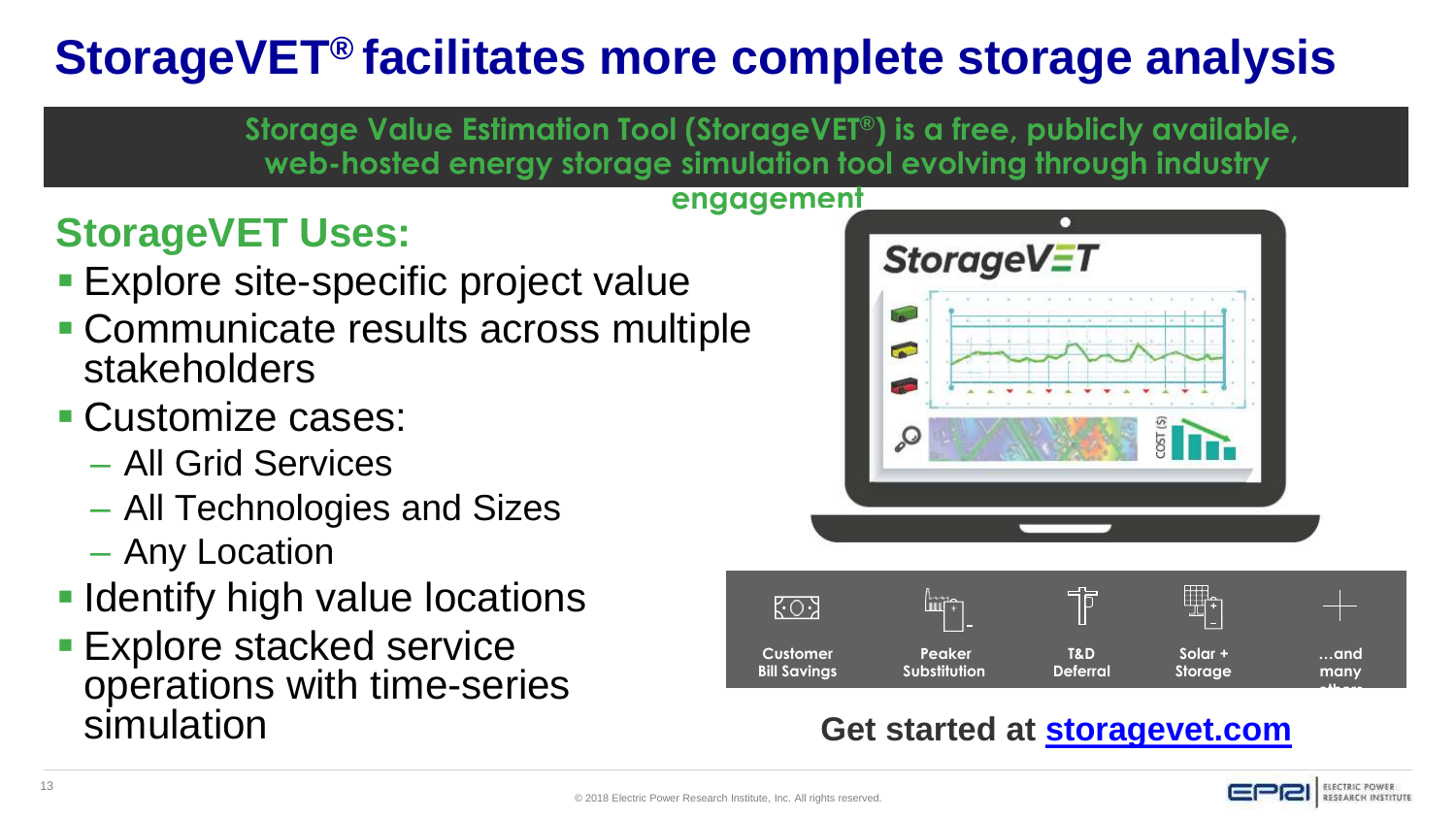# **Continuing Evolution: Validated, Transparent & Accessible Microgrid Valuation &**

**Optimization Tool** *Starting May 2018: California Energy Commission Funded: \$2M [GFO 17-305]* 

### **Current Gaps**

Current DER modeling tools lack:

- 1. Stacked benefit and optimizations of grid-tied DER
- Interface with external analysis tools
- 3. Simple & intuitive user-interface for multi-scenario analysis
- 4. Multi-perspective valuation
- 5. Locational Screening based on metrics (e.g. hosting capacity)
- 6. Reliability/resiliency-based design

### **Approach**

Develop a Distributed Energy Resource Value Estimation Tool (**DER-VET™**), a publicly-available, open-source, microgrid valuation and optimization software tool

- Develop an **Integrated Analysis Framework**
- Create **Model Architecture & Algorithms**
- Develop open-source **Software Platform**
- Integrate with complementary tools for DER evaluation

### **DER-VET is an expansion of StorageVET**



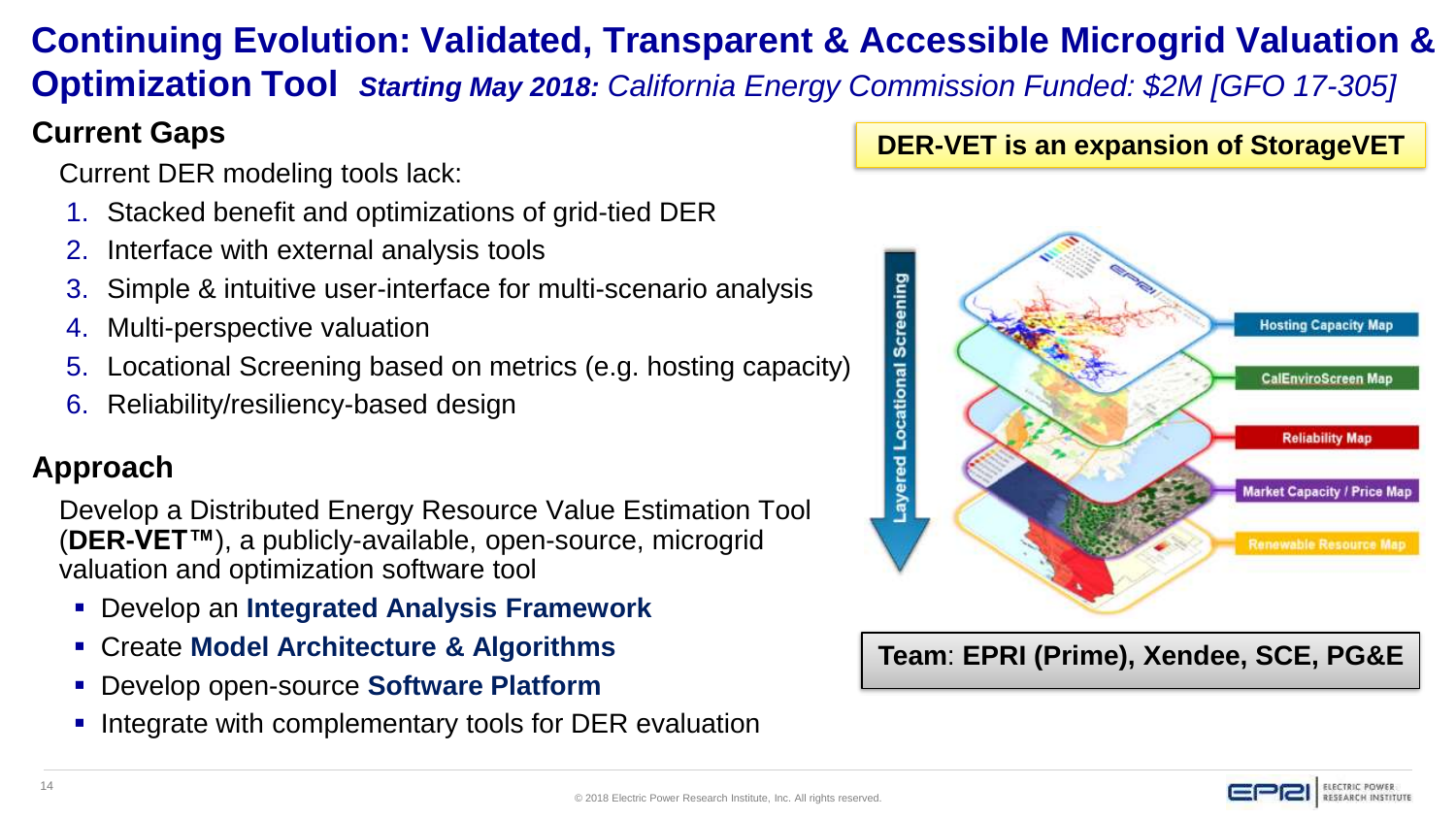# **Challenge #2: Energy Storage Performance and Reliability**

- **Improvement underlying** technologies is fast (e.g. Li-ion) and continuing…
- …but available commercial asset track record is short
- **Degradation is an open** question
- Reliability issues still need to be worked out – what "really" fails

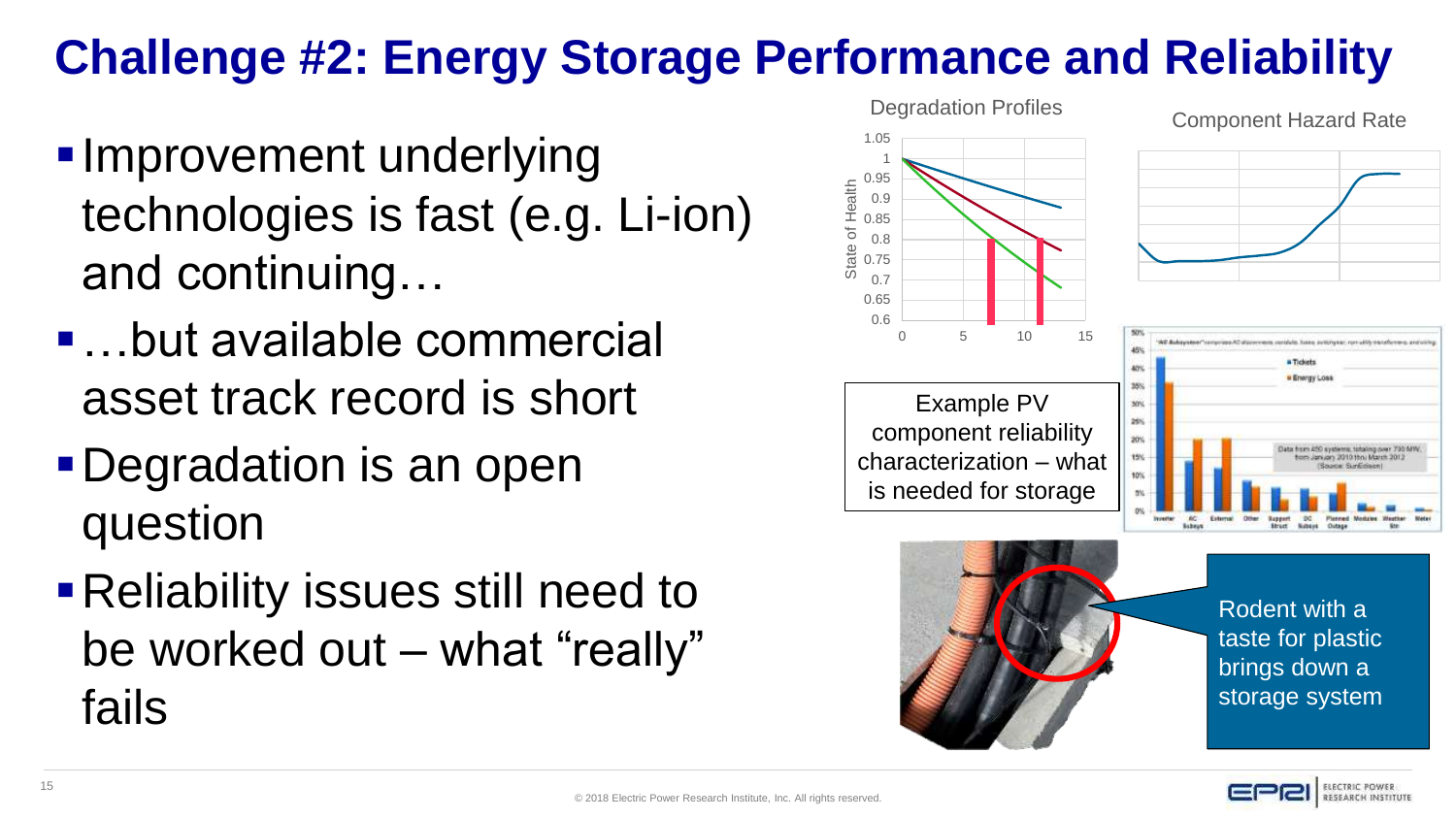# **EPRI Storage Performance and Reliability Data Initiative**

▪ **Goal**: Develop a database and track record for storage performance & reliability



*Technical Lead: Steve Willard, [swillard@epri.com](mailto:swillard@epri.com)*

**Collaborate to drive common data definitions and analyze shared field and lab test data to assess real world performance and identify root causes**

16

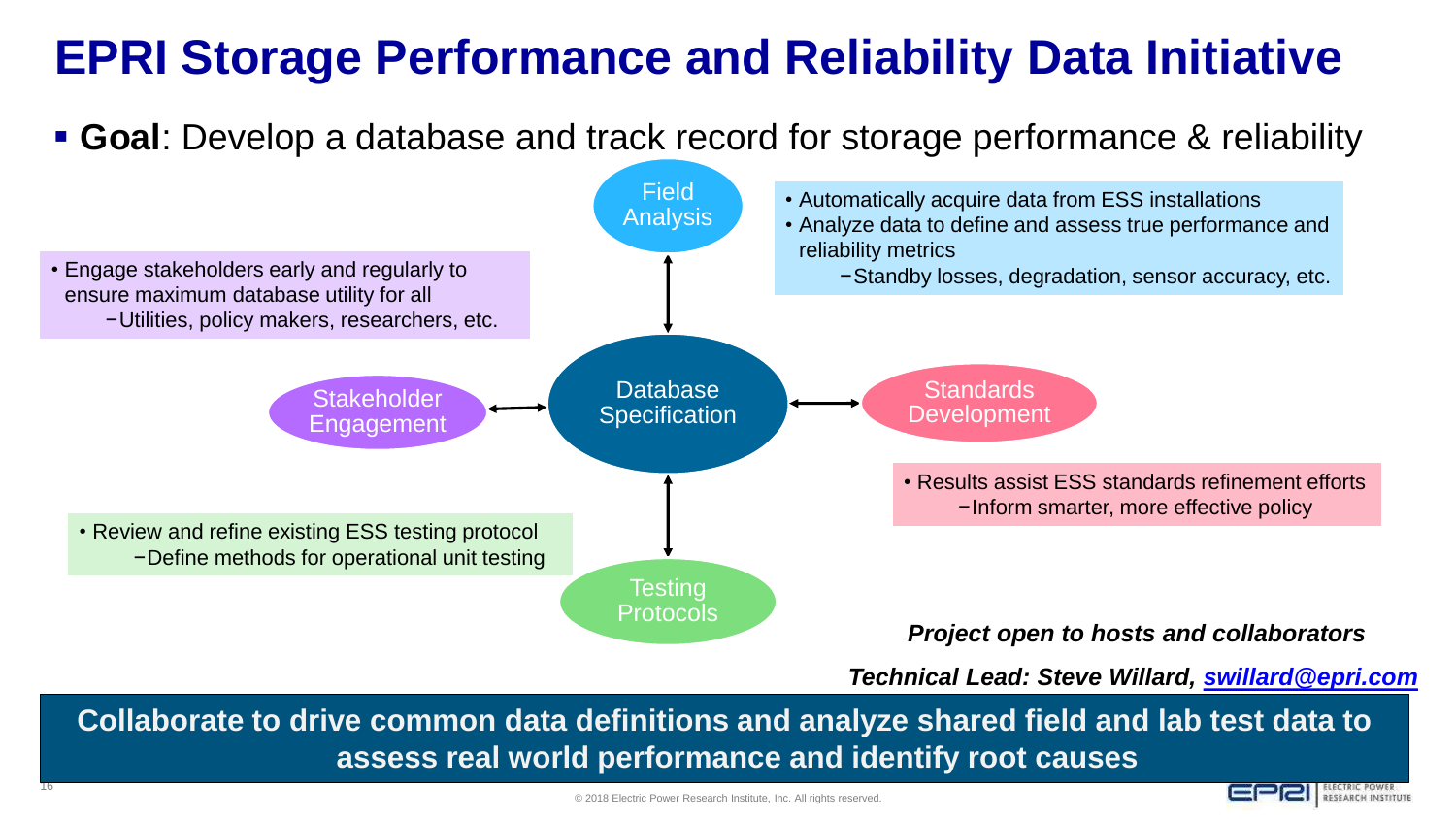# **Challenge #3: Grid Integration**

- **. Integration with grid controls** supporting grid reliability and enabling stacked values
- Advancing distribution control capabilities – "DERMS"
- Cybersecurity and vendor remote access
- Protection, metering, communications
- **Fire safety Working with first** responders, permitting authorities, etc.
- **Developing implementation practices:** Moving storage from R&D to **Operations**



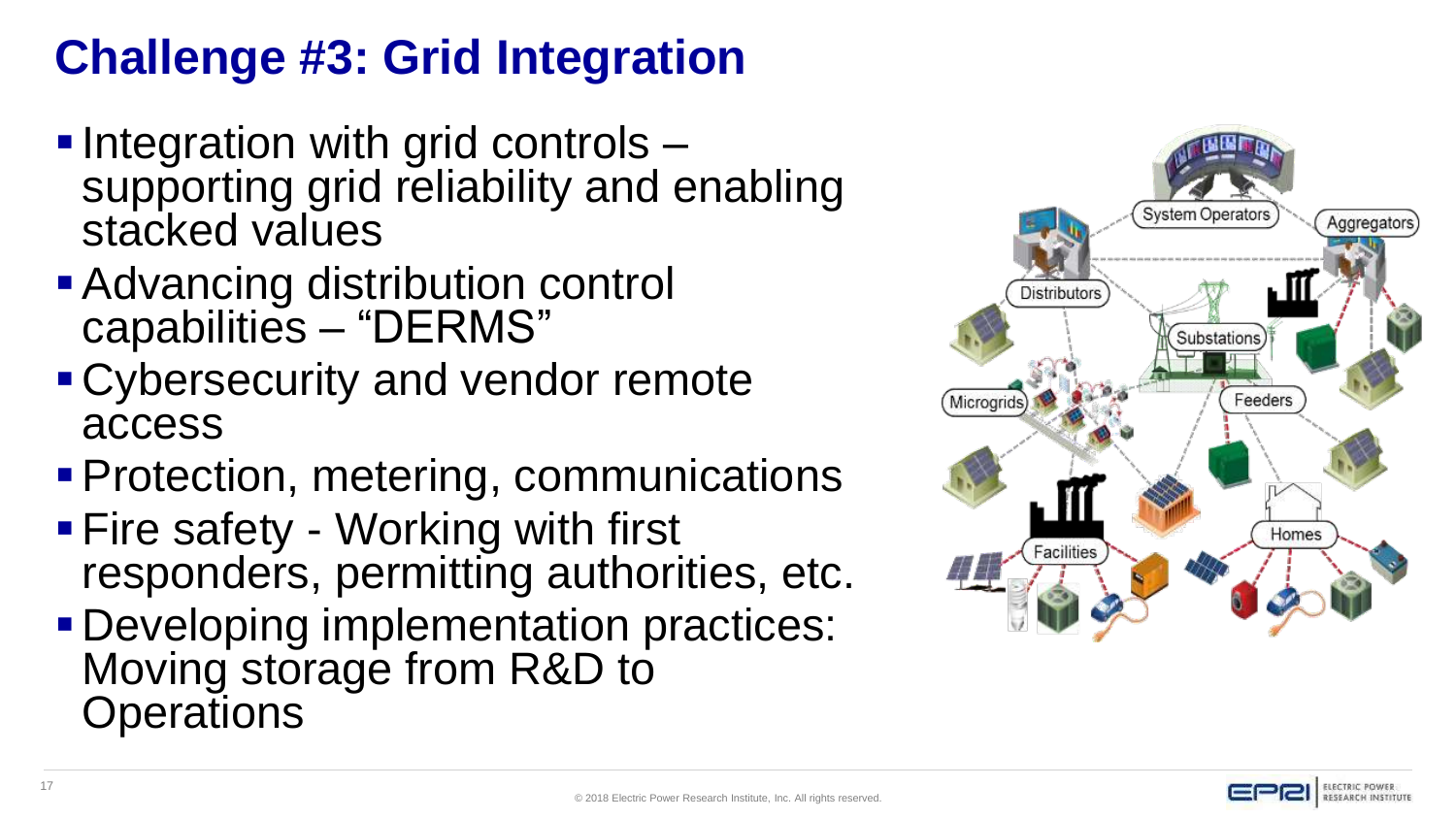# **Building a Utility Energy Storage Deployment Program: Pillars to Support Transition from R&D to Operations**

### **OPERATIONAL DATA AND RELIABILITY ANALYSIS**

- **Specify common data formats**
- **Analyze test and field data**
- **Build a performance & reliability track record**



*Energy Storage Performance and Reliability Data Initiative*

### **TECHNO-ECONOMIC MODELING**

- **Identify and screen opportunities**
- **Feasible and optimal location**
- **Design and operate for optimal lifecycle value**



*Energy Storage Analysis: Finding, Designing, and Operating Projects*

### **IMPLEMENTATION PRACTICES**

- **Common guidelines for deployment across territories**
- **Customized tools for stakeholders**
- **Technical training**



*Energy Storage Implementation Practices: Building Organizational Capability for Deployment*

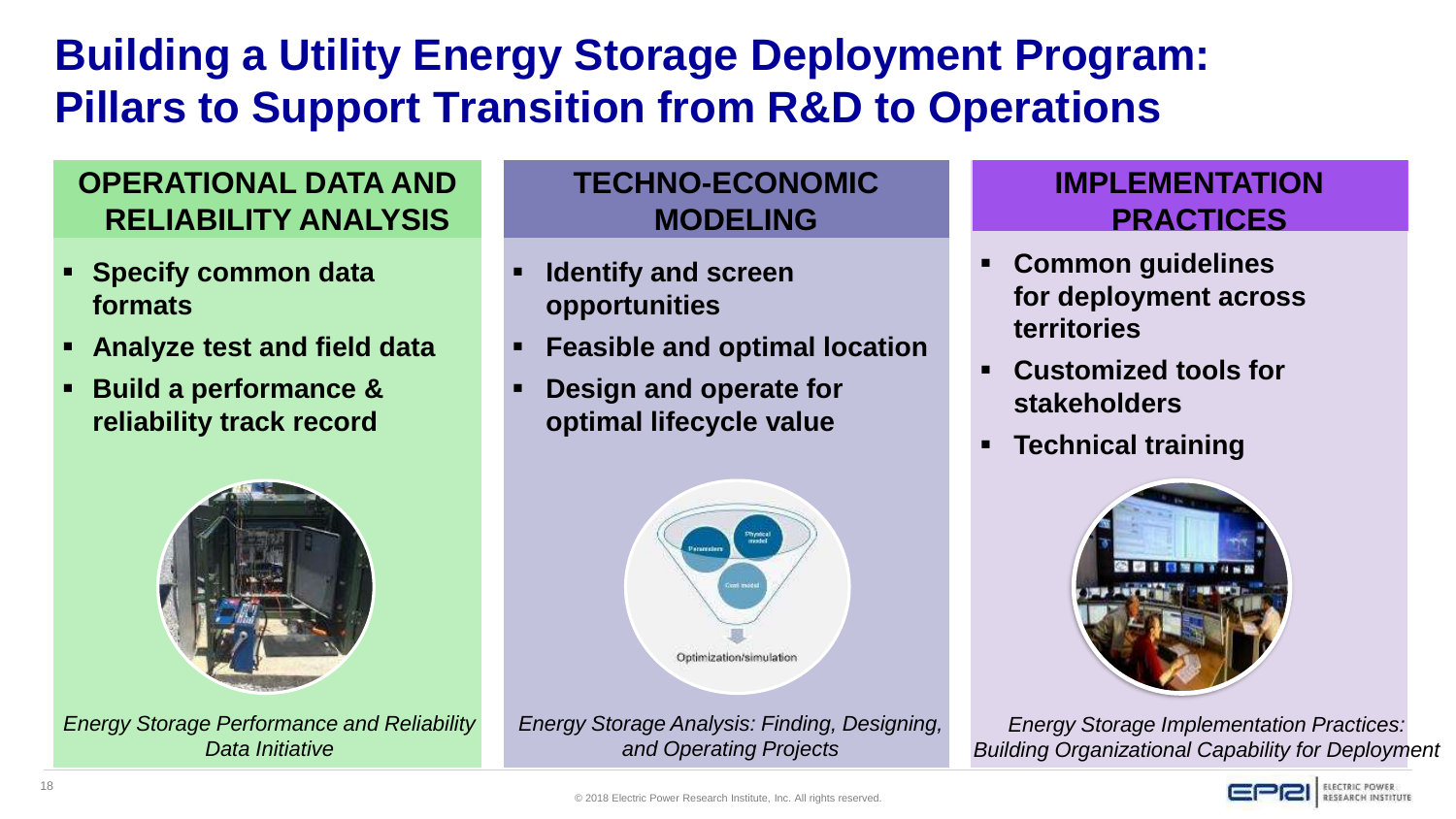# **Energy Storage Integration Council**

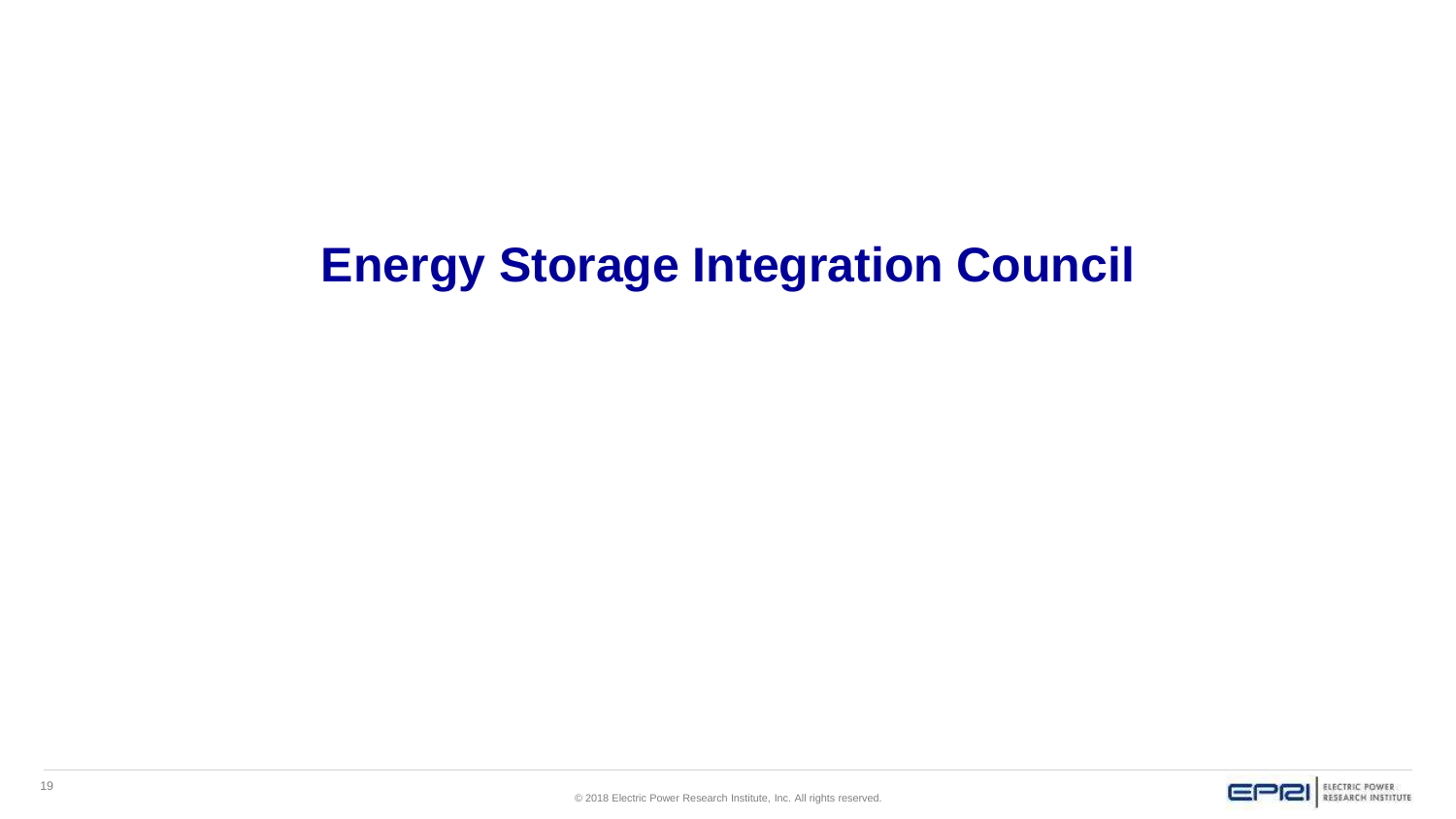# $\leq$  SIC ENERGY STORAGE INTEGRATION COUNCIL

U TANK U U TANK U

 $\mathcal{T} = \mathcal{T} = \mathcal{P} = \mathcal{P}$  . All rights reserved.

**Advancing the integration of energy storage systems through open, technical collaboration**

**Safe, reliable, cost-effective**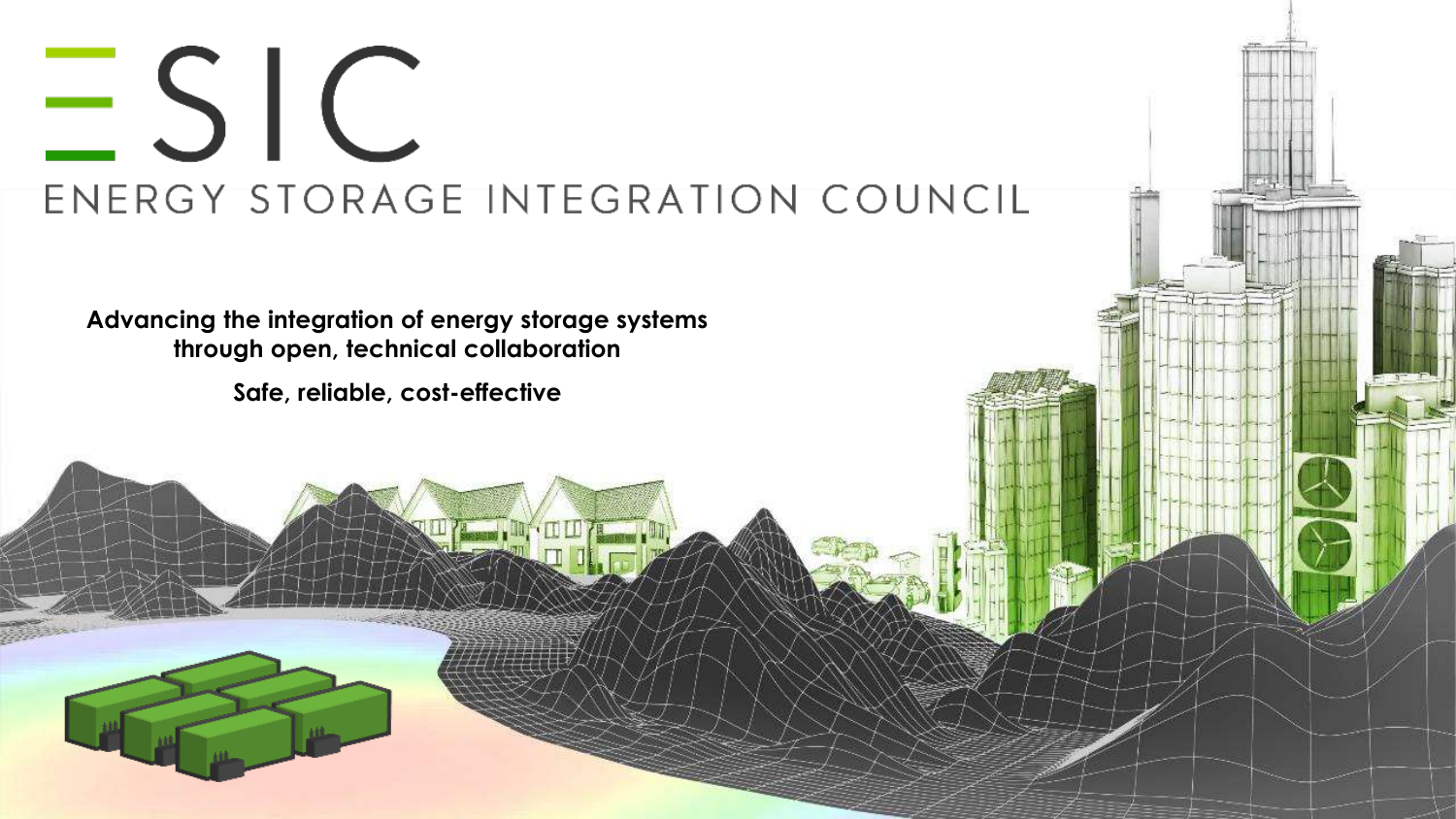# **ESIC Objectives and Process**

## **Identify industry needs, align on common approaches, publish guidelines and tools**



**Published products at ESIC website: [www.epri.com/esic](http://www.epri.com/esic)**

**Working drafts on collaboration site: <https://collab.epri.com/esic> (login required)**

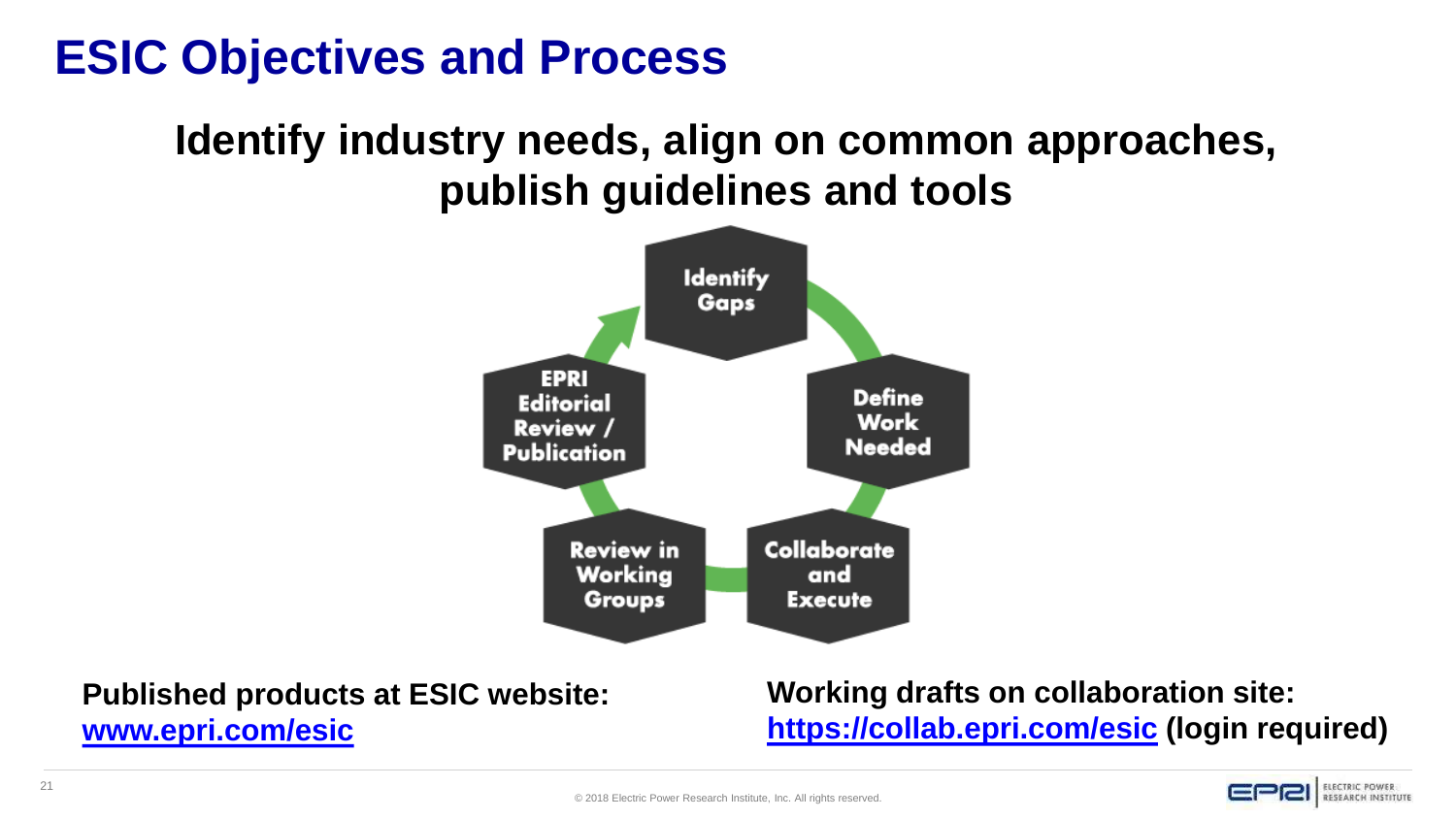# **ESIC Working Group Structure and Engagement**





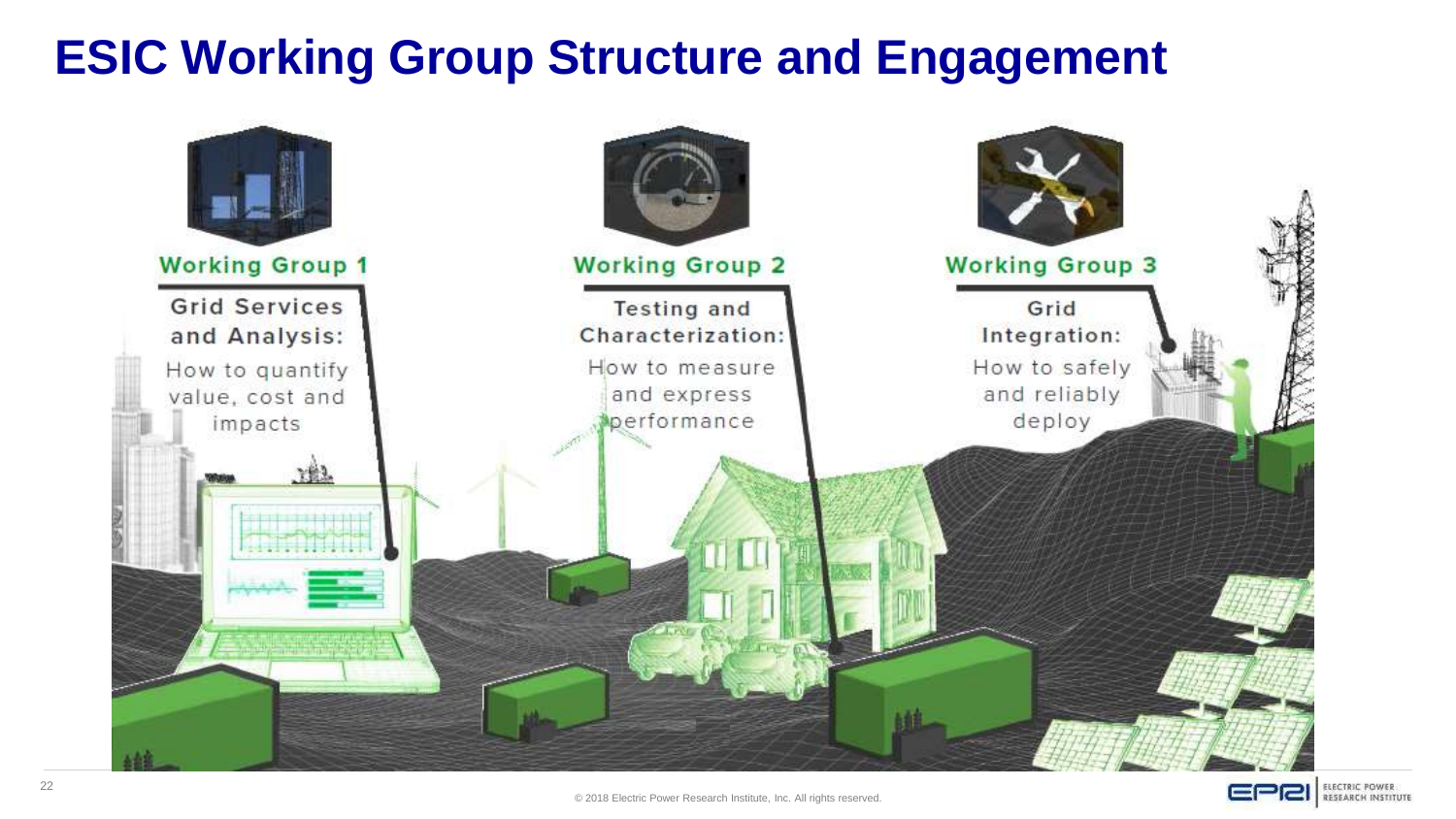# **ESIC Products Published to Date**



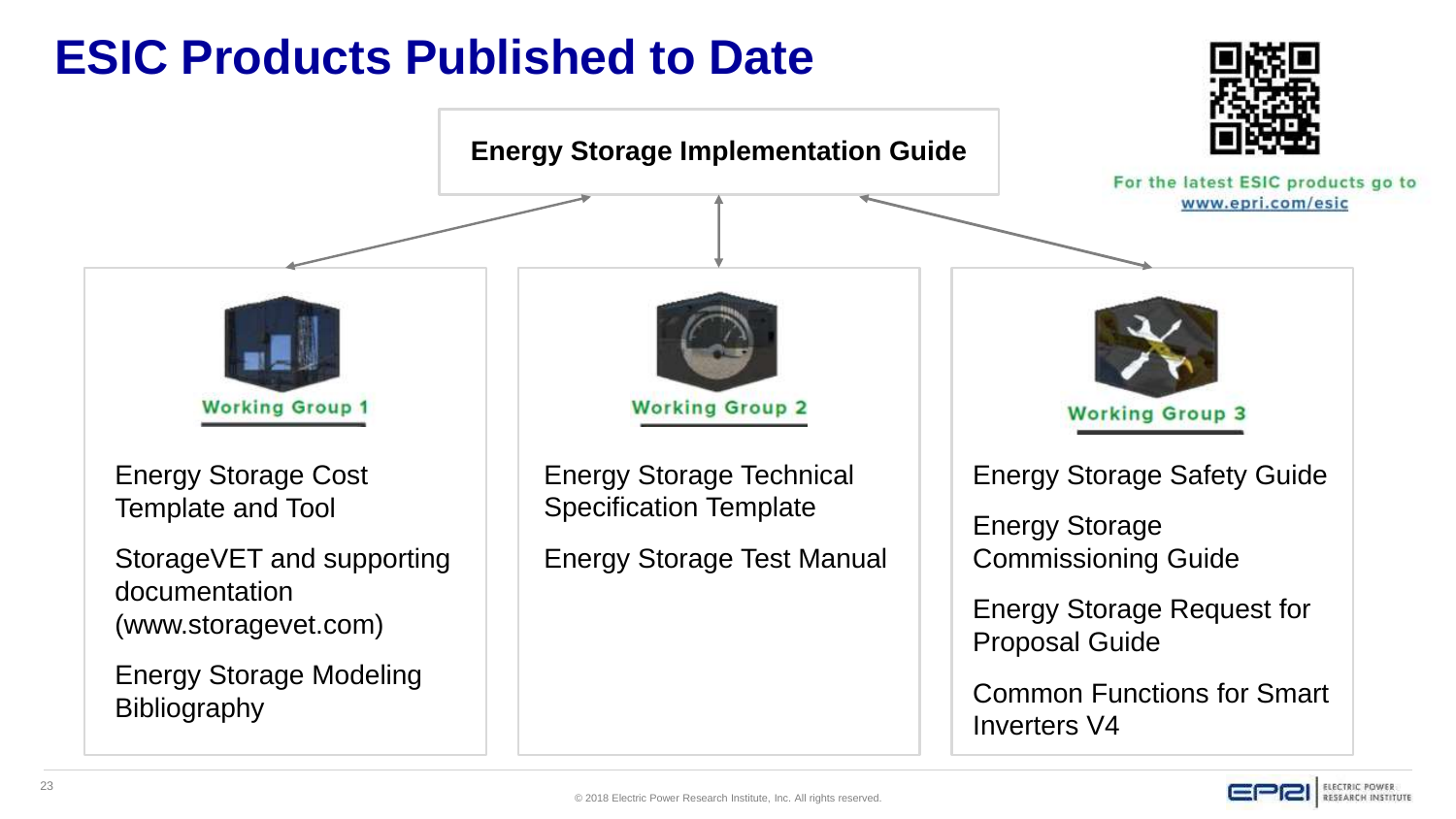# **Save-the-Date: Next ESIC General Meeting**

- Discuss and prioritize technical challenges of energy storage integration
- Date: October 18, 2018
- Location: EPRI Offices Charlotte, NC
- Co-located with 3<sup>rd</sup> annual ESA/EPRI Energy Storage STUDIO Technical conference
- To join e-mail list, send full contact information to [esic@epri.com](mailto:esic@epri.com). See [www.epri.com/esic](http://www.epri.com/esic) for more information.

Last meeting - 4/17/18, hosted by National Grid in Waltham, MA







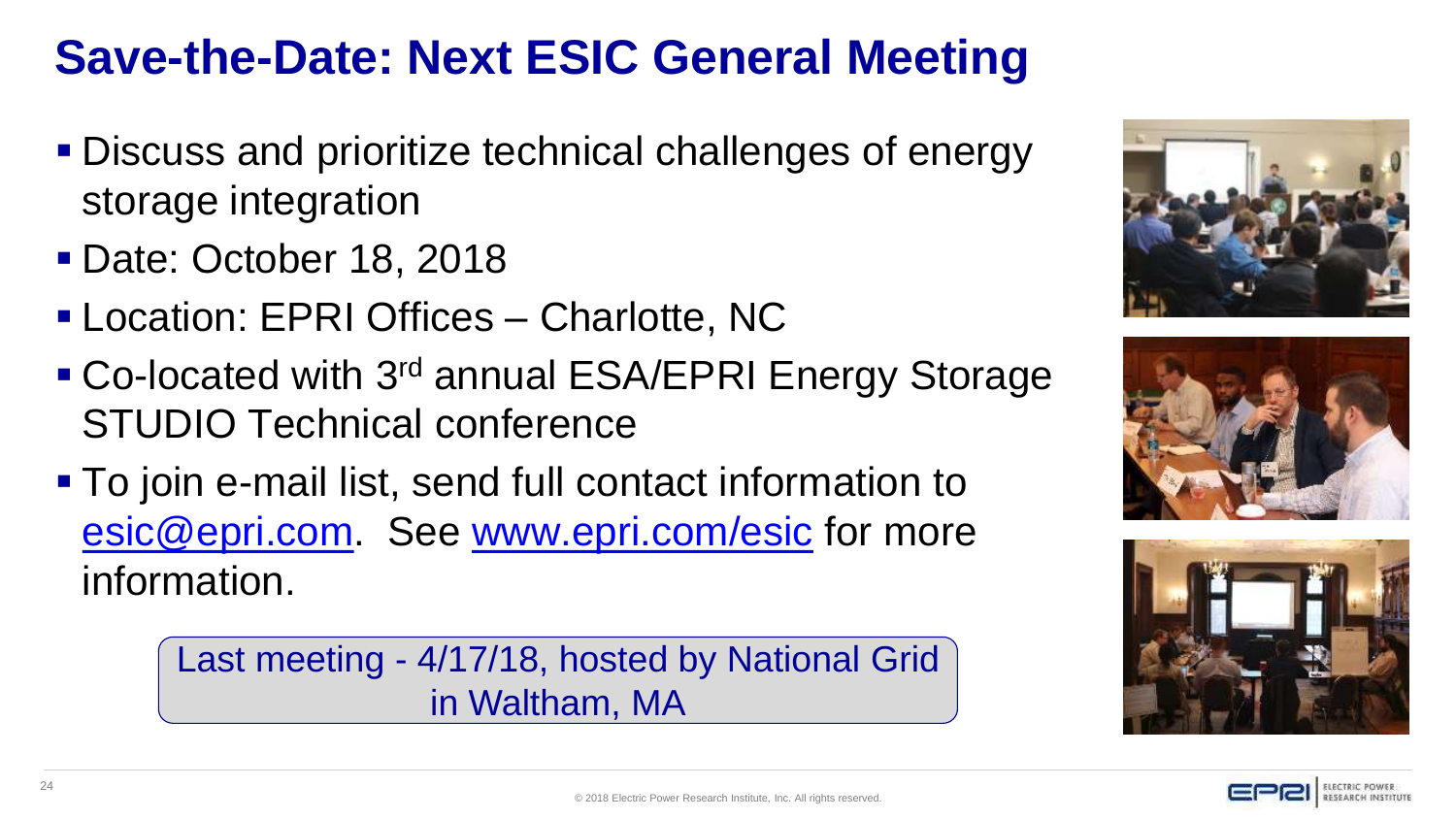# **Contact Information**

**Ben Kaun, Program Manager Energy Storage and Distributed Generation**

- **E-mail: [bkaun@epri.com](mailto:bkaun@epri.com)**
- Phone: 650-855-2208
- Address:
	- Electric Power Research Institute
	- 3420 Hillview Ave
	- Palo Alto, CA 94304